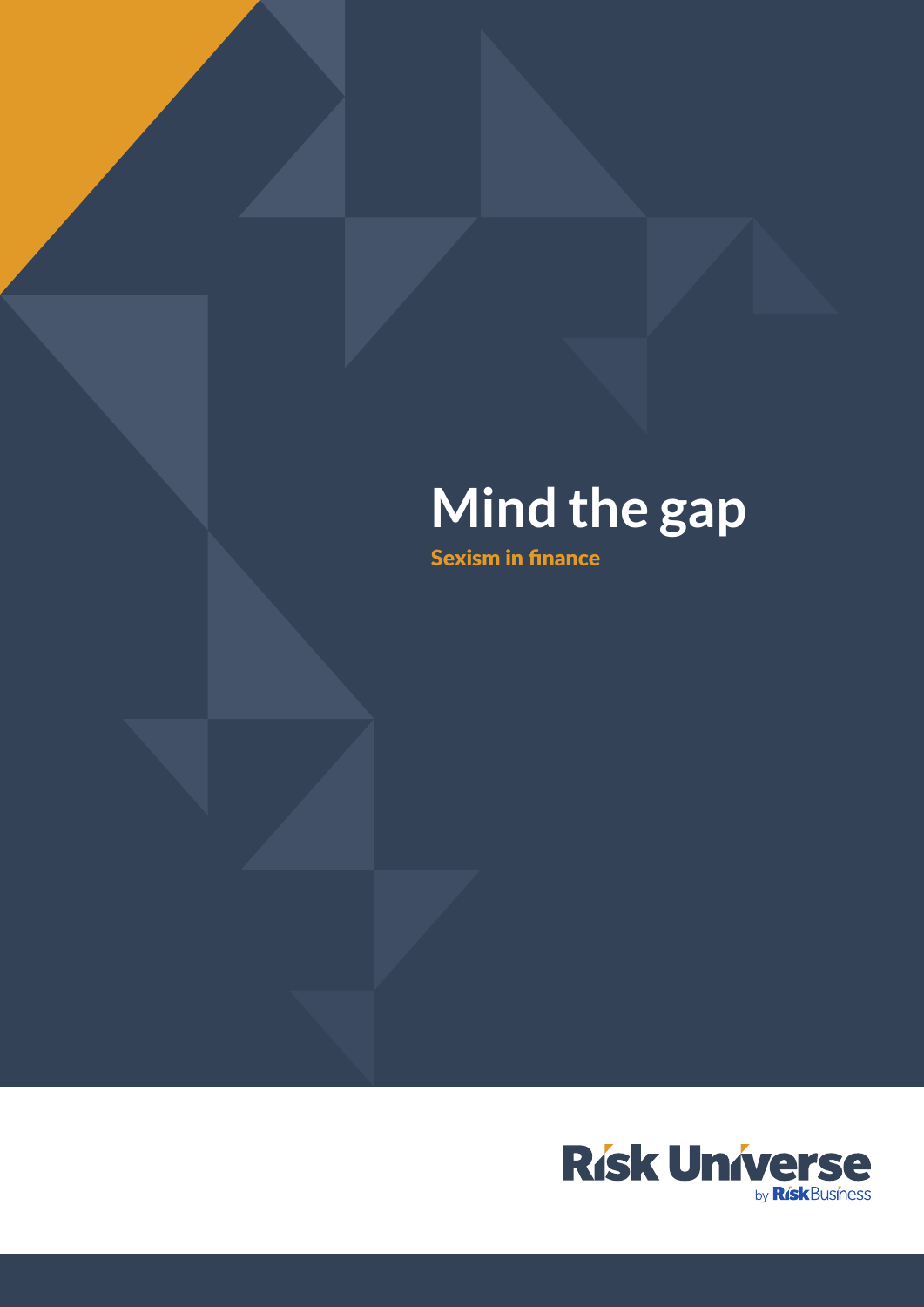



In Aviva's most recent annual general meeting, group CEO Amanda Blanc, (a woman with more than 30 years of insurance industry experience) was the target of sexist remarks made by individual shareholders.

One (male) shareholder said Blanc was "not the man for the job," and another asked if she "should be wearing trousers." Other female members of the board were also subject to sexist comments, according to reports. Aviva chair, George Culmer, responded during the meeting, saying he was "flabbergasted" by the "inappropriate" remarks.

#### "IT'S GETTING WORSE"

Much headline space has been devoted to sexism in the financial services industry in recent years, but Blanc says in her experience the situation is actually getting worse, not better. In a [LinkedIn post a](https://www.linkedin.com/feed/update/urn:li:activity:6929930550027665408/)fter the incident, she said "the more senior the role I have taken, the more overt the unacceptable behaviour." Despite this, she

was not prepared for such a blatant demonstration of sexism in such a public forum. She told the *Guardian*: "We prepare a lot of things for all the business meetings that we do, including our AGM. We did not prepare for misogynistic comments. We just didn't. In 2022, in that sort of forum, you would not have expected that."

#### IMBALANCED LEADERSHIP

Sexism in the finance industry is not a new problem. A [survey o](https://www.theguardian.com/business/2019/sep/24/survey-reveals-scale-of-sexual-harassment-at-lloyds-of-london)f insurance firms carried out by Lloyd's of London in 2019 revealed 500 people (out of 6,000 respondents) had suffered or witnessed sexual abuse or harassment in the preceding 12 months. Commenting on the findings of the survey, chief executive of Lloyd's, John Neal, said the experience of women in the industry is "much less positive than it is for men."

Achieving gender equality and cultural change of any kind has to begin with leadership. According to [Deloitte,](https://www2.deloitte.com/us/en/insights/industry/financial-services/women-in-the-finance-industry.html) as of June 2021, women held less than 6% of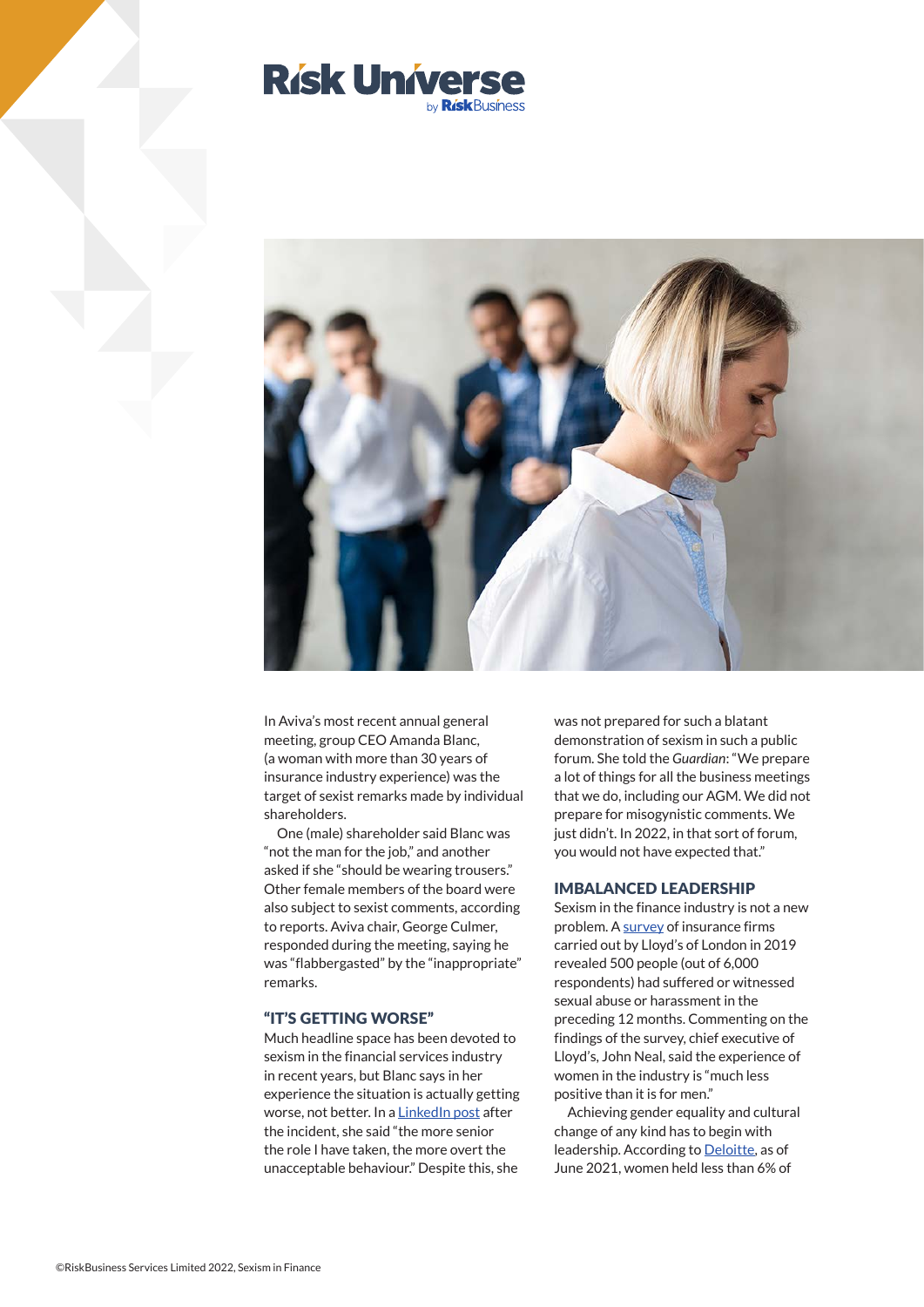

CEO positions within S&P 500 companies across all industries and just 4% of CEO positions within S&P 500 financial services institutions. The picture in senior leadership roles (defined by Deloitte as three levels below the C suite) is slightly better, with 23% being held by women.

This imbalance matters because, according to research carried out by the Chartered Management Institute (CMI), enthusiasm towards addressing the gender gap in senior positions varies greatly in male managers versus female managers. According to the report, male managers believe too much effort is placed on supporting greater gender balance by three to one over female managers. 47% of female managers felt too little effort is devoted to achieving gender balance. Yet two-thirds of male managers believe their organisation can successfully manage future challenges without gender-balanced leadership. Only a third of female managers agree.

"Sexist remarks directed at Amanda Blanc, CEO of Aviva, at their AGM are just highly public examples of the inequalities that exist at every level of organisations," said Ann Francke, chief executive of CMI. "We have a long way to go still, yet CMI data is starting to pick up resistance and perhaps even early signs of backlash amongst many men…Progress is far too slow, and these concerning findings even suggest that the prospect of us regressing is ever-present. Poor recent progress on gender pay gaps reveal the uphill challenge

# **If anything, many are over-optimistic on the rate of current progress**

## SEXISM SCANDALS

## CHAIR OF OPEN BANKING BODY RESIGNS OVER SEXISM AND RACISM ROW

**Imran Gulamhuseinwala, the chair of the Open Banking Implementation Entity (OBIE) – a body set up to help kickstart this area of finance - resigned in October 2021 after an investigation into alleged sexist and racist behaviour.** 

**A report carried out by Alison White, a non-executive director for the Office of the Secretary of State for Wales, found that the agency allowed "a culture of bullying and intimidation to prevail," and an "overwhelming" number of people described the working environment there as "toxic."** 

**"The conclusions of this investigation do not make for pleasant reading," White said. "The bare facts of the situation are that 28 people gave evidence to the investigation about a range of complaints, some of which involved potentially serious issues of bullying, harassment, discrimination and victimisation."**

**The OBIE is a private body funded by the UK's nine largest current account providers and is overseen by the CMA, the Financial Conduct Authority and Her Majesty's Treasury.**  *[Read more here](https://www.theguardian.com/business/2021/oct/01/chair-of-uk-open-banking-body-resigns-over-bullying-report)*

we still face. If anything, many are overoptimistic on the rate of current progress and the distance yet to be travelled. Yet, we know how important gender-balance is and what works to make a positive difference."

## THE COVID EFFECT

Getting more women into senior roles in finance has been on the agenda for years, but progress has been slow, and was hindered further by the COVID-19 outbreak in 2020. Women, as the default primary childcare providers in the majority of households, were disproportionately affected by the global pandemic. Juggling the roles of looking after children, home-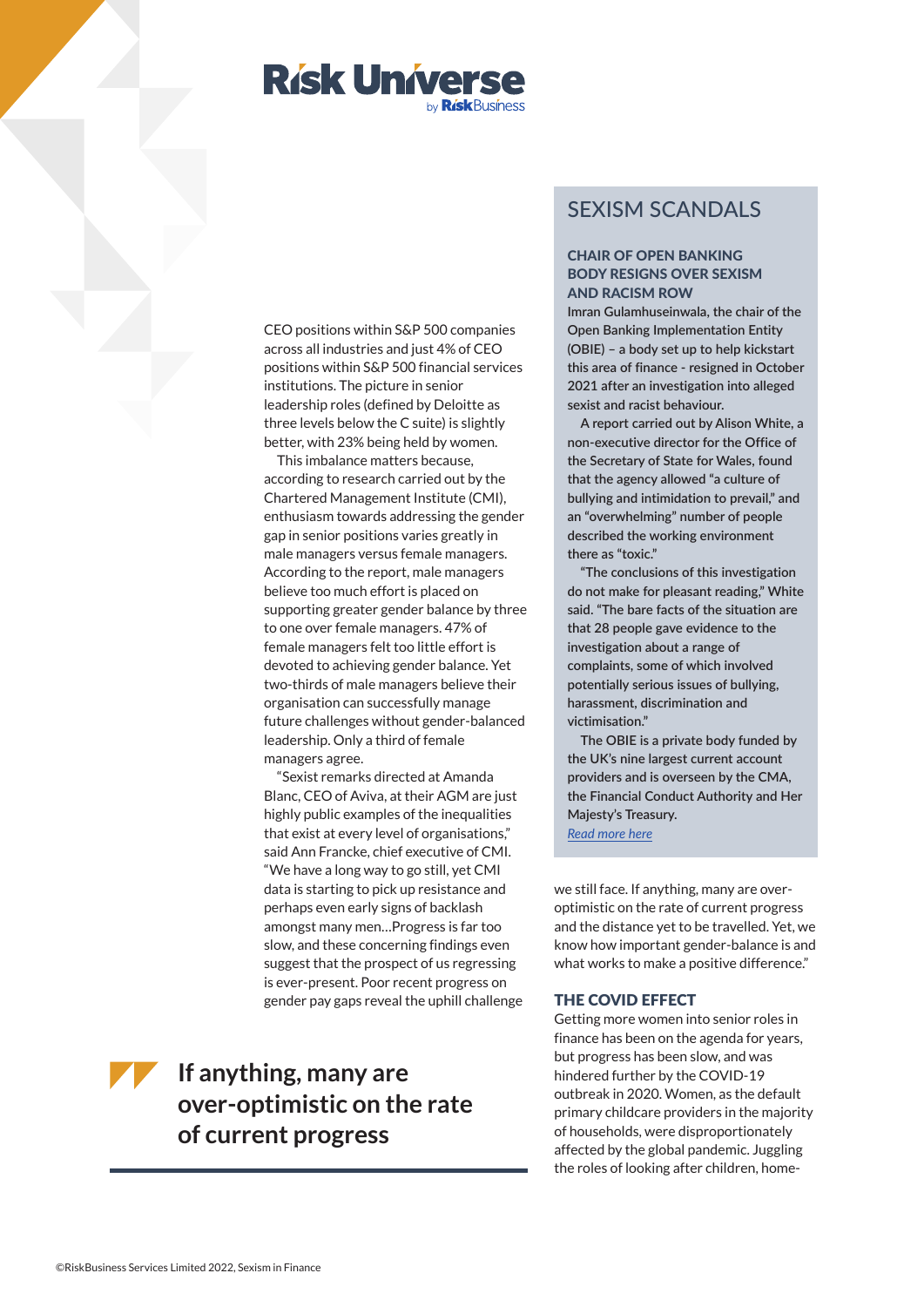

schooling and work commitments whilst in lockdown inevitably had an impact on performance and attendance in the workplace for many women. This will no-doubt have a further impact on the gender divide in senior roles in years to come.

However, one positive outcome from the challenges of the past two years is a change in attitudes towards flexible and remote working. Katie\*, a mother of two who worked in investment banking for four years after graduating university in 2005, has recently returned to the finance industry after a 12-year gap working in the public sector. "I work flexible hours, 8am to 5pm Monday to Thursday, and then Friday 8am to 11am, so I get to spend Friday afternoons with my daughter," she says.





## SEXISM SCANDALS

## EX-BNP PARIBAS EXECUTIVE AWARDED £2M IN GENDER DISCRIMINATION CASE

**Stacey Macken, who suffered bullying and discrimination over a period of four years whilst working at BNP Paribas, was recently awarded £2m in lost earnings and damages.** 

**Macken was paid 25% less than a male colleague in the same role whilst at BNP and was awarded £33,000 in bonuses over a four-year period, when the same male colleague was awarded £167,000.** 

**Macken was also subjected to bullying and what the judge condemned as "spiteful and vindictive" behaviour from male colleagues and management, including a witch's hat being left on her desk the day after she complained to her manager about her pay.**  *[Read more here](https://www.efinancialcareers.co.uk/news/2022/02/stacey-macken-bnp-paribas)*

"I work from home two days a week. My employer is flexible if there is a situation where I need to leave early or work from home an extra day due to something untoward regarding children or home life etc. It feels like a decent work-life balance."

Katie believes attitudes towards women in finance are changing too, and have changed vastly in the time she spent away from the industry. "When I worked as a financial tutor back in 2010, the ratio of men clearly out-weighed women. I often felt a number of my delegates would see me – a young woman in her mid 20's – with a distinct lack of respect as a tutor, despite knowing my teaching subject well. I would get off-topic, irrelevant questions during a training course, which felt like they were trying to catch me out. When I conferred with my male counterparts, they didn't seem to experience the same thing. Since then, in my current role now, there are more females than males in our wider department, which feels great. It definitely feels like a big shift during the time I was away from the industry."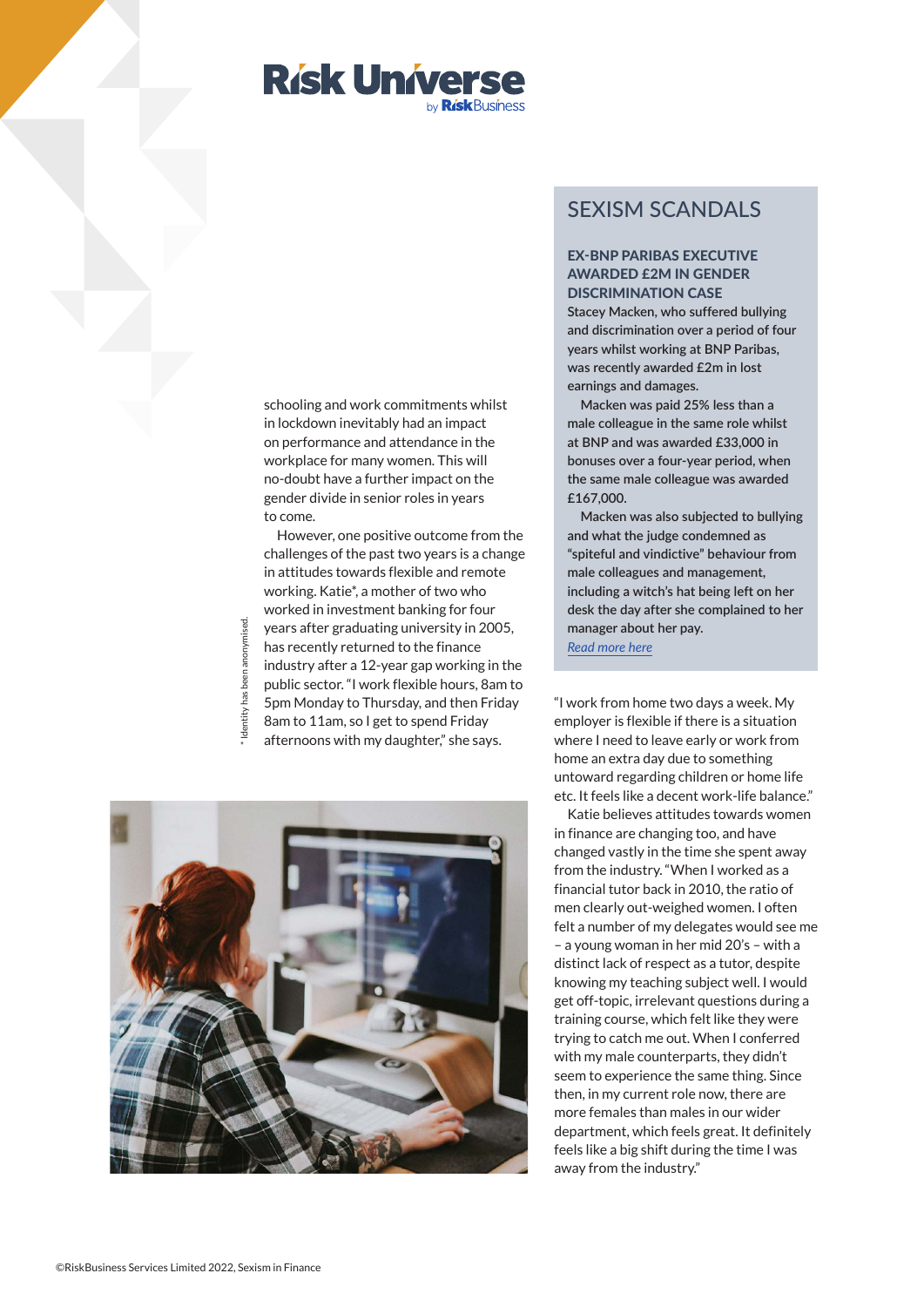

## CONDUCT RISK – ARE YOU PROTECTING WOMEN IN THE WORKPLACE?

Aside from the ethical implications of allowing sexism to happen in the workplace, firms should also consider the potential reputational and financial consequences.

Employers have a responsibility to protect their staff from harassment and discrimination of any kind. From a riskmanagement perspective, part of this process involves good policy management. The firm's Code of Conduct is of course the most critical policy in any company and plays an essential role in affirming the firm's position on gender equality and attitudes towards discrimination and harassment in the workplace. It should embody the standards the firm holds itself to, including the ethics and compliance risks it wants to mitigate, should anyone violate those standards.

A Code of Conduct needs to be regularly assessed to ensure it meets the changing demands of not only the firm and its stakeholders, but of society in general. With every year that passes, the corporate world is expected to play a greater role in how discrimination of all kinds is not only dealt with, but is mitigated against. Companies of all kinds can now easily be held publicly accountable for their actions (or inaction) on these issues. Being clear about how they are dealt with internally via thorough and explicit policies is the first line of defence against public scrutiny.

# **Employers have a responsibility to protect their staff**

## SEXISM SCANDALS

## SEXIST COMMENTS MADE BY SENIOR BARCLAY'S BANKER IN 2008 MADE PUBLIC

**Several unsavoury comments made by a senior executive at Barclays during the 2008 financial crisis have been made public in a high-profile court case.** 

**Amanda Staveley, a UK business person known for brokering deals with Middle East-based investors, worked with Barclays to help save it from a public bailout in 2008.** 

**The case – brought by Staveley in 2020 against Barclays – claimed the bank offered special terms to certain investors when raising cash, meaning Staveley's clients missed out on investment opportunities. As part of evidence for the case, telephone transcripts of calls made at the time were shown in court, and revealed top executive Stephen Jones calling Staveley "thick as shit", commenting on the size of her breasts, and questioning whether she was sleeping with the individuals she was brokering the bailout deal with.** 

**The comments cost Jones his post as chief executive of lobbying group UK Finance and, he claims, resulted in him being rejected for three board positions.** *[Read more here](https://www.thisismoney.co.uk/money/markets/article-9935563/Stephen-Jones-tells-three-banks-shunned-lewd-remarks-storm.html)*

#### REPORTING POLICIES

The Lloyd's culture survey highlighted a widespread problem with speaking up about sexism and discrimination in the insurance industry. Less than half of respondents (45%) said they would feel comfortable raising a concern and 22% said they had seen people in their organisation turn a blind eye to inappropriate behaviour they had witnessed.

This demonstrates the importance of maintaining a reporting process that is truly accessible to all and allows employees to feel confident that their complaints will be dealt with appropriately. A sound whistleblowing procedure is part of this initiative, but employees should feel able to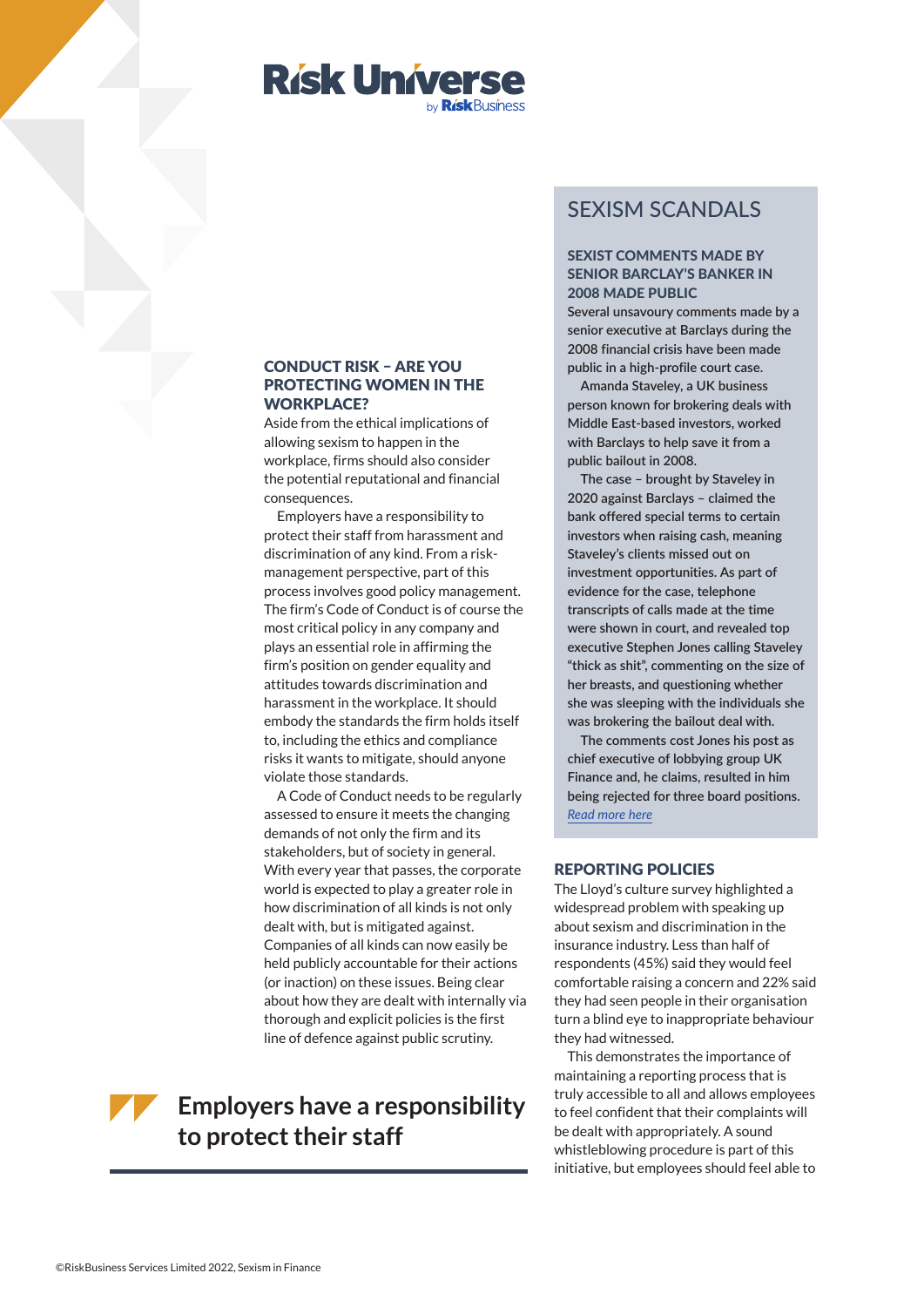

raise issues with their direct management internally before they feel the need to escalate their concerns, or go public.

#### GENDER PAY GAP TRANSPARENCY

In the UK, employers in the private or voluntary sectors with 250 or more employees must publish their gender pay gap data every year. Finance still has one of the worst gender pay gaps of all UK industry sectors, according t[o recent](https://www.reuters.com/business/sustainable-business/most-banks-narrow-uk-gender-pay-gaps-ubs-deutsche-bank-go-into-reverse-2022-04-04/)  [figures. T](https://www.reuters.com/business/sustainable-business/most-banks-narrow-uk-gender-pay-gaps-ubs-deutsche-bank-go-into-reverse-2022-04-04/)he pay gap across all major financial firms is 32.1% – more than twice as wide as the UK national average, which currently stands at 14.9%. Goldman Sachs demonstrated the widest gender pay gap, with men being paid an average of 51.3% more per hour than women.

Many studies suggest a key driver behind the gender pay gap is what has become known as the ["motherhood penalty."](https://www.weforum.org/agenda/2022/05/reduce-motherhood-penalty-gender-pay-gap/) Joeli

## SEXISM SCANDALS

AVIVA GROUP CEO SUBJECTED TO SEXIST COMMENTS DURING AGM **Shareholders at Aviva Group's annual general meeting in May 2022 made sexist comments aimed at CEO, Amanda Blanc.** 

**The individuals responsible for the remarks have been named as John Farmer – who said Blanc was "not the man for the job" – Michael Mason-Mahon, who questioned if Blanc "should be wearing trousers," and a third, Ted O'Toole, who made a sarcastic comment about female board members' "housekeeping" duties.** 

**Since the story hit, there have been calls for the individuals in question to receive a lifetime ban from all future AGMs. Charles Henderson, chairman of the UK Shareholders' Association, said: "It would make them think twice, especially if they want to vote at the AGM."**

*[Read more here](https://www.thisismoney.co.uk/money/markets/article-10830761/Calls-ban-sexist-Avia-shareholders-life-Amanda-Blanc-abuse.html)*

Brearley, founder of th[e Pregnant Then](https://pregnantthenscrewed.com)  [Screwed c](https://pregnantthenscrewed.com)ampaign and author of *The Motherhood Penalty: How to stop motherhood being the kiss of death for your career*, was sacked from her job while four months pregnant. Two days after telling her employer she was expecting a baby, she missed a phone call from her company one morning while brushing her teeth. She later picked up a voicemail from her female CEO saying her services were no longer required.

Shortly after losing her job, Brearley was told she had a high-risk pregnancy and to avoid all stress, so she never pursued the issue further. But the anger she felt from this experience led her to write a book and launch a global campaign to help combat the motherhood penalty, and provide advice to those experiencing maternity discrimination.

"Some studies have shown the motherhood penalty makes up 80% of the gender pay gap," says Brearley. "And it

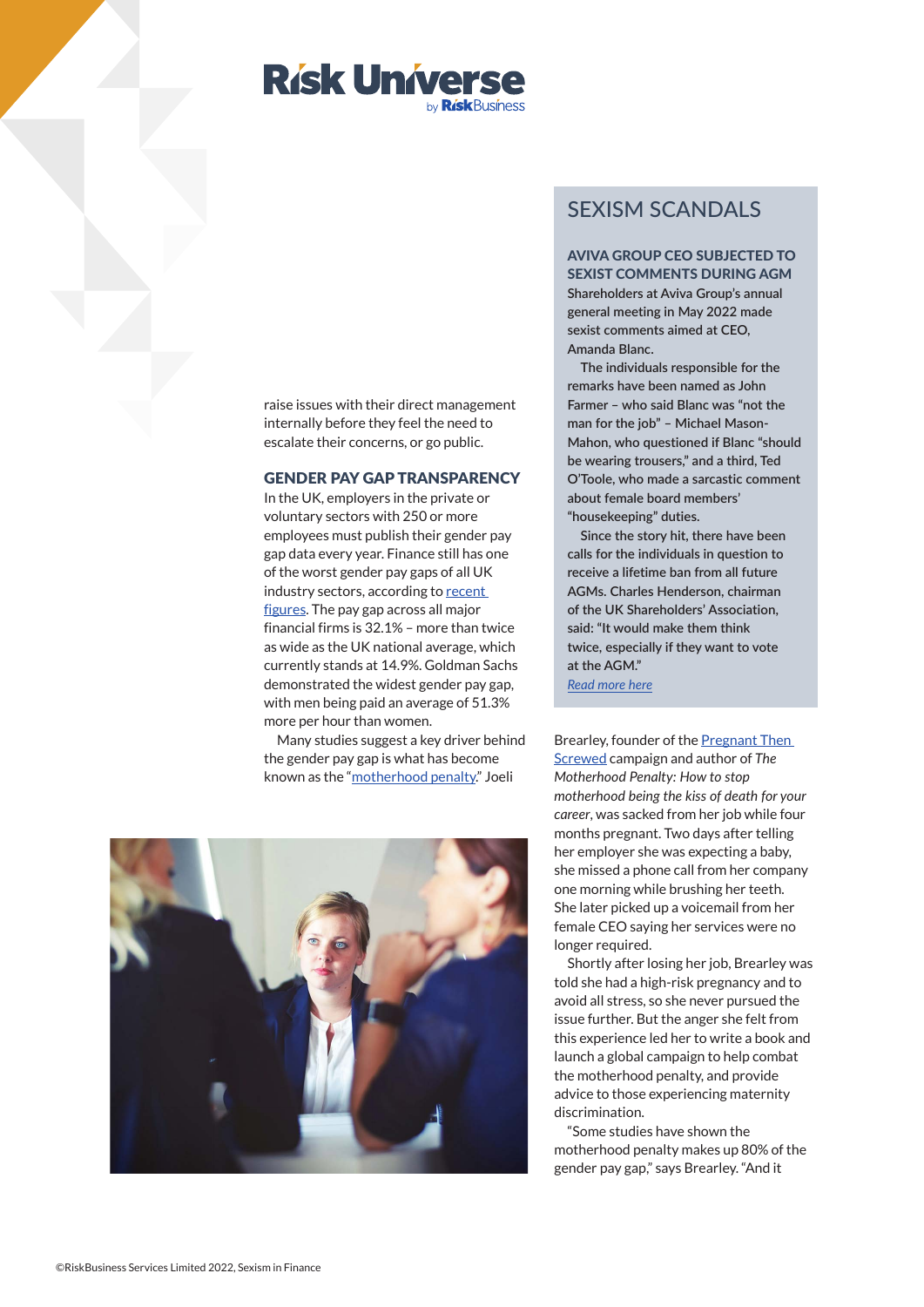

really is about all of these barriers that women headbutt when they try to have children and a career. There really isn't a huge gender pay gap for women in their 20s and below, and you start to see the gender pay gap widening from the age of about 30 to 33. It really takes a jump and increases from there. Just because we dared to have a baby."

The solution, argues Brearley, is to provide a working environment that doesn't make it physically impossible for women to thrive and raise a family. "Childcare is an open goal that employers don't seem to be filling at the moment. We've got this massive skills gap, you've got all these brilliant women that desperately want to work. If you find a solution to the childcare issues they're facing, you will see your recruitment go through the roof. [Patagonia i](https://www.patagonia.com/family-business/)n the US created on-site

childcare for their employees, and increased retention rates of parents. They say it pays for itself…Advertise your jobs as flexible and be very specific about what you mean by flexibility. Say, 'You can work three days a week, do a job share' and you will see an increase in the number of women applying for your job...Zurich Insurance did this. Third thing you should do: pay maternity leave properly and encourage dads to take paternity leave."

Brearley also advises setting up a women's group within the company to allow women to discuss their needs. Creating a group "with a direct line of communication to the top," will help address the culture of fear around speaking up about gender discrimination issues and provide solutions that are tailored to and driven by the exact people who need them.

## RESOURCES

CMI research:

https://www.managers.org.uk/about-cmi/media-centre/press-office/press-releases/ [cmi-research-reveals-chasm-between-male-and-female-managers-views-on-need-for](https://www.managers.org.uk/about-cmi/media-centre/press-office/press-releases/cmi-research-reveals-chasm-between-male-and-female-managers-views-on-need-for-more-gender-balanced-leadership-and-opportunities%EF%BF%BC/)more-gender-balanced-leadership-and-opportunities%ef%bf%bc/

Women in the Finance Industry, Deloitte:

[https://www2.deloitte.com/us/en/insights/industry/financial-services/women-in-the](https://www2.deloitte.com/us/en/insights/industry/financial-services/women-in-the-finance-industry.html)finance-industry.html

Lloyd's of London culture survey: [https://www.lloyds.com/about-lloyds/media-centre/press-releases/lloyds-launches](https://www.lloyds.com/about-lloyds/media-centre/press-releases/lloyds-launches-insurance-industrys-largest-ever-culture-survey)insurance-industrys-largest-ever-culture-survey

Interview with Joeli Brearley founder of Pregnant Then Screwed: https://www.weforum.org/agenda/2022/05/reduce-motherhood-penalty-gender-pay-gap/